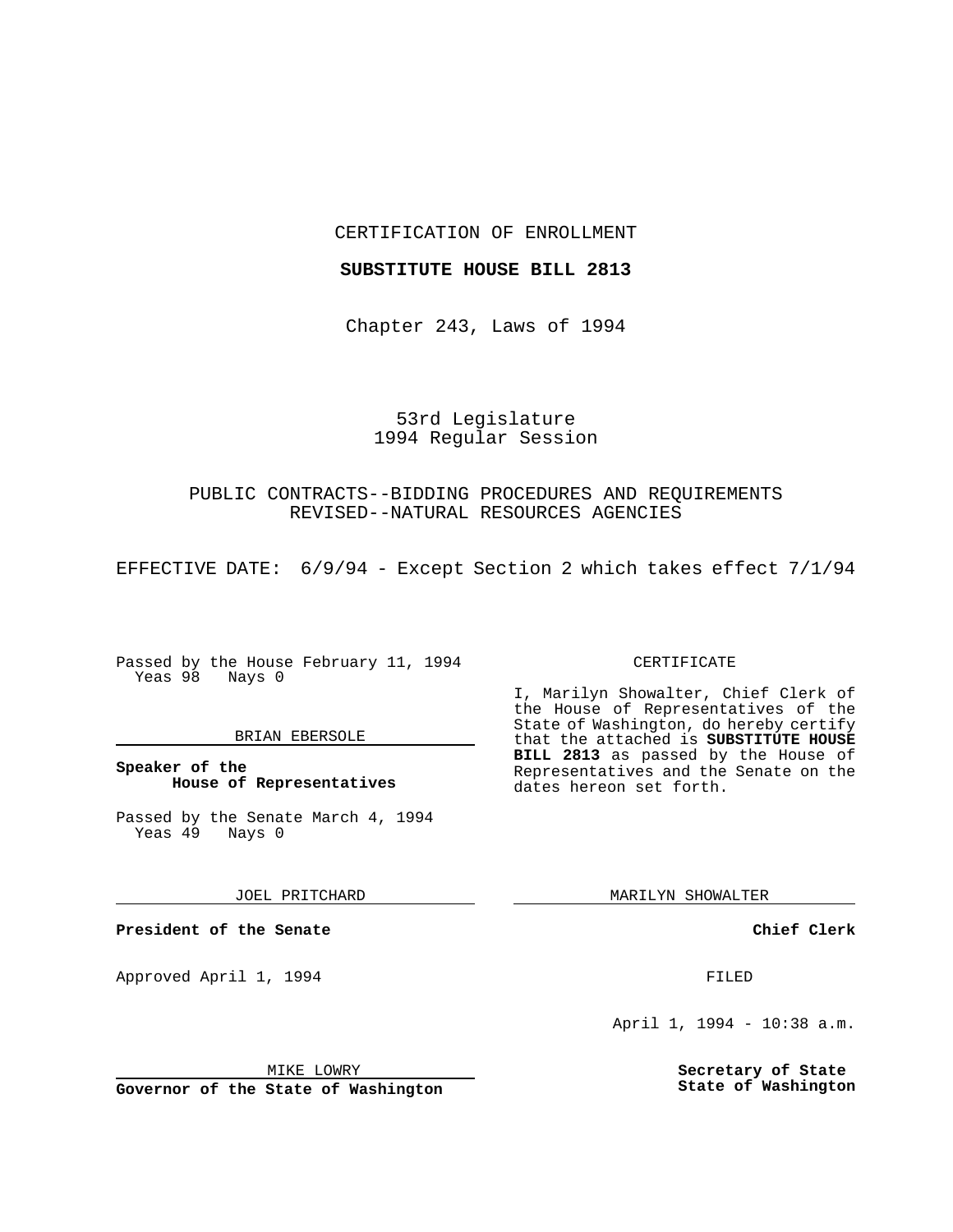# **SUBSTITUTE HOUSE BILL 2813** \_\_\_\_\_\_\_\_\_\_\_\_\_\_\_\_\_\_\_\_\_\_\_\_\_\_\_\_\_\_\_\_\_\_\_\_\_\_\_\_\_\_\_\_\_\_\_

\_\_\_\_\_\_\_\_\_\_\_\_\_\_\_\_\_\_\_\_\_\_\_\_\_\_\_\_\_\_\_\_\_\_\_\_\_\_\_\_\_\_\_\_\_\_\_

Passed Legislature - 1994 Regular Session

### **State of Washington 53rd Legislature 1994 Regular Session**

**By** House Committee on Commerce & Labor (originally sponsored by Representatives Romero, Veloria, Caver, Wolfe and Bray; by request of Department of General Administration)

Read first time 02/04/94.

 AN ACT Relating to public contracts; amending RCW 39.04.020 and 39.04.150; and providing an effective date.

BE IT ENACTED BY THE LEGISLATURE OF THE STATE OF WASHINGTON:

 **Sec. 1.** RCW 39.04.020 and 1993 c 379 s 111 are each amended to read as follows:

 Whenever the state or any municipality shall determine that any public work is necessary to be done, it shall cause plans, specifications, or both thereof and an estimate of the cost of such work to be made and filed in the office of the director, supervisor, commissioner, trustee, board, or agency having by law the authority to require such work to be done. The plans, specifications, and estimates of cost shall be approved by the director, supervisor, commissioner, trustee, board, or agency and the original draft or a certified copy filed in such office before further action is taken.

 If the state or such municipality shall determine that it is necessary or advisable that such work shall be executed by any means or method other than by contract or by a small works roster process, and it shall appear by such estimate that the probable cost of executing 19 such work will exceed the sum of ((fifteen)) twenty-five thousand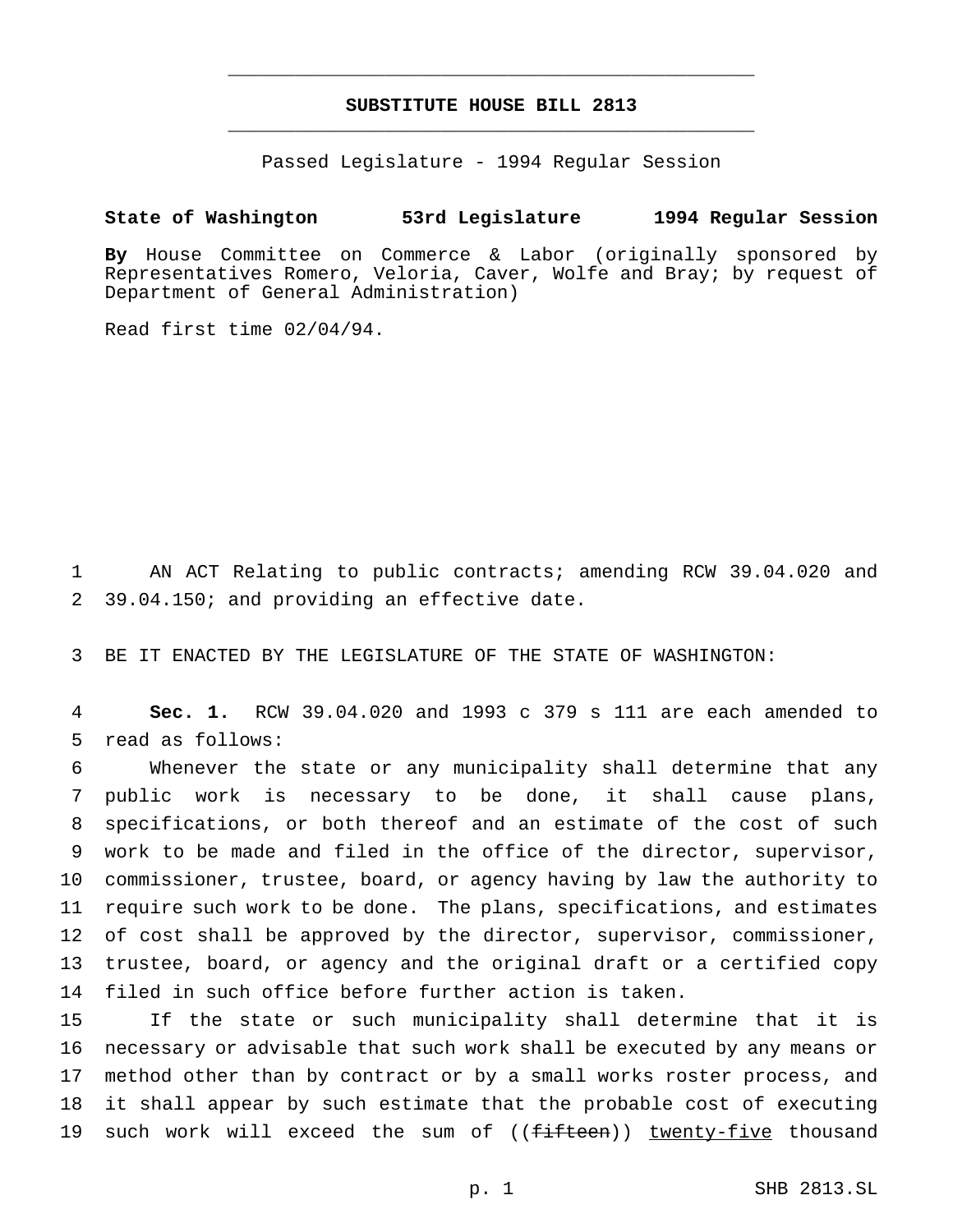1 dollars ((or the amounts specified in RCW 28B.10.350 or 28B.10.355 for colleges and universities, or the amounts specified in RCW 28B.50.330 or 39.04.150 for community colleges and technical colleges)), then the state or such municipality shall at least fifteen days before beginning work cause such estimate, together with a description of the work, to be published at least once in a legal newspaper of general circulation published in or as near as possible to that part of the county in which 8 such work is to be done((: PROVIDED, That)). When any emergency shall require the immediate execution of such public work, upon a finding of the existence of such emergency by the authority having power to direct such public work to be done and duly entered of record, publication of description and estimate may be made within seven days after the commencement of the work.

 **Sec. 2.** RCW 39.04.150 and 1993 c 379 s 112 are each amended to read as follows:

 (1) As used in this section, "agency" means the department of 17 general administration, the department of ((fisheries, the department 18 of)) fish and wildlife, the department of natural resources, and the state parks and recreation commission.

 (2) In addition to any other power or authority that an agency may have, each agency, alone or in concert, may establish a small works roster consisting of all qualified contractors who have requested to be included on the roster.

 (3) The small works roster may make distinctions between contractors based on the geographic areas served and the nature of the work the contractor is qualified to perform. At least once every year, the agency shall advertise in a newspaper of general circulation the existence of the small works roster and shall add to the roster those contractors who request to be included on the roster.

 (4) Construction, repair, or alteration projects estimated to cost 31 less than ((fifty)) <u>one hundred</u> thousand dollars((<del>, or less than one</del> 32 hundred thousand dollars for projects managed by the department of general administration for community colleges and technical colleges, 34 as defined under chapter 28B.50 RCW, ) are exempt from the requirement that the contracts be awarded after advertisement and competitive bid as defined by RCW 39.04.010. In lieu of advertisement and competitive bid, the agency shall solicit at least five quotations, confirmed in 38 writing, from contractors chosen ((by random number generated by